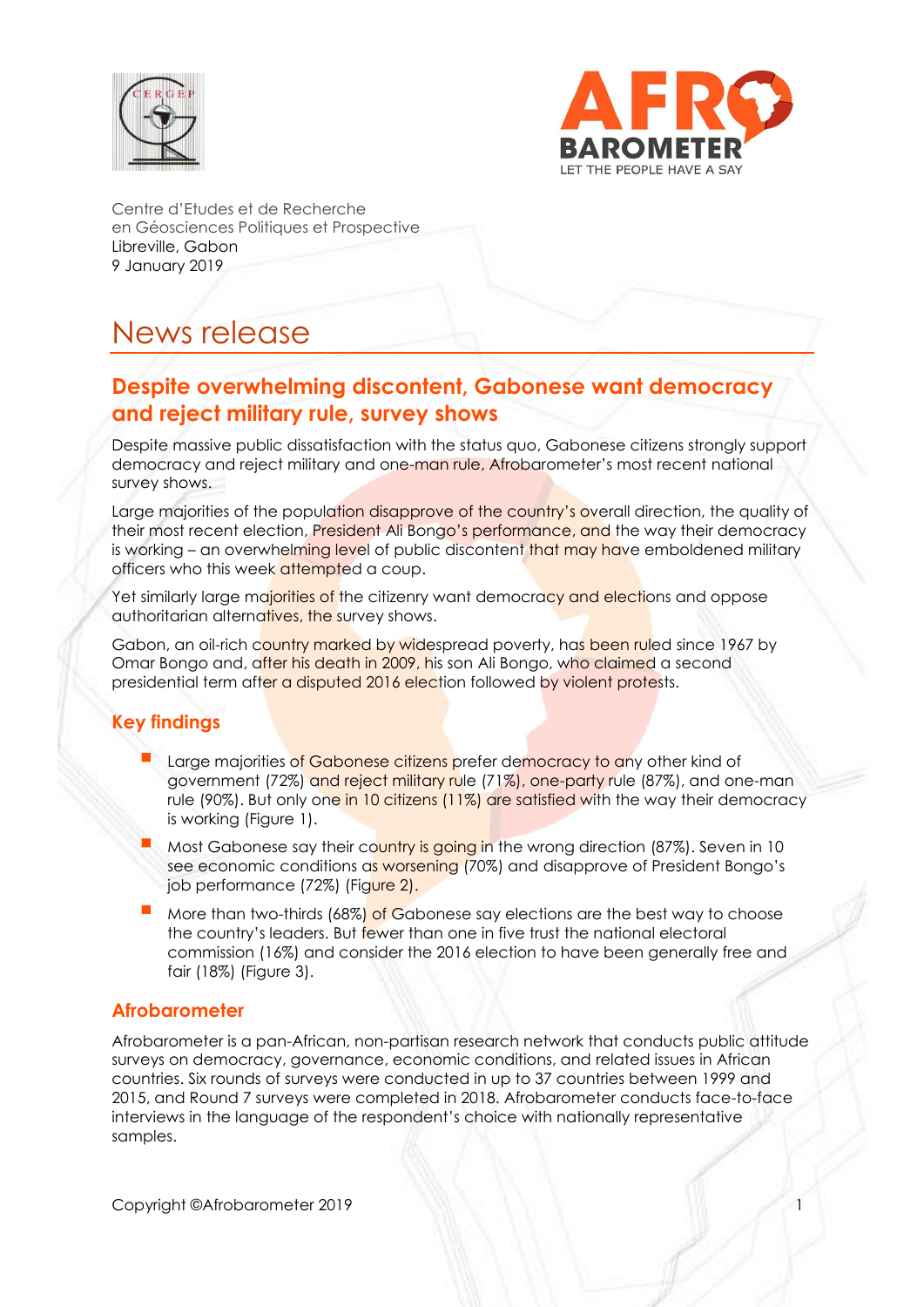

The Afrobarometer team in Gabon, led by the Centre d'Etudes et de Recherche en Géosciences Politiques et Prospective (CERGEP), interviewed 1,200 adult citizens in November 2017. A sample of this size produces country-level results with a margin of error of +/-3 percentage points at a 95% confidence level. One previous survey was conducted in Gabon in 2015.

# **Charts**



#### R**espondents were asked:**

*There are many ways to govern a country. Would you disapprove or approve of the following alternatives:* 

- *Elections and the National Assembly are abolished so that the president can decide everything?*
- *Only one political party is allowed to stand for election and hold office?*
- *The army comes in to govern the country?*

*Which of these three statements is closest to your own opinion?* 

*Statement 1: Democracy is preferable to any other kind of government.*

*Statement 2: In some circumstances, a non-democratic government can be preferable.*

*Statement 3: For someone like me, it doesn't matter what kind of government we have.*

*Overall, how satisfied are you with the way democracy works in Gabon? (% "fairly" or "very" satisfied")*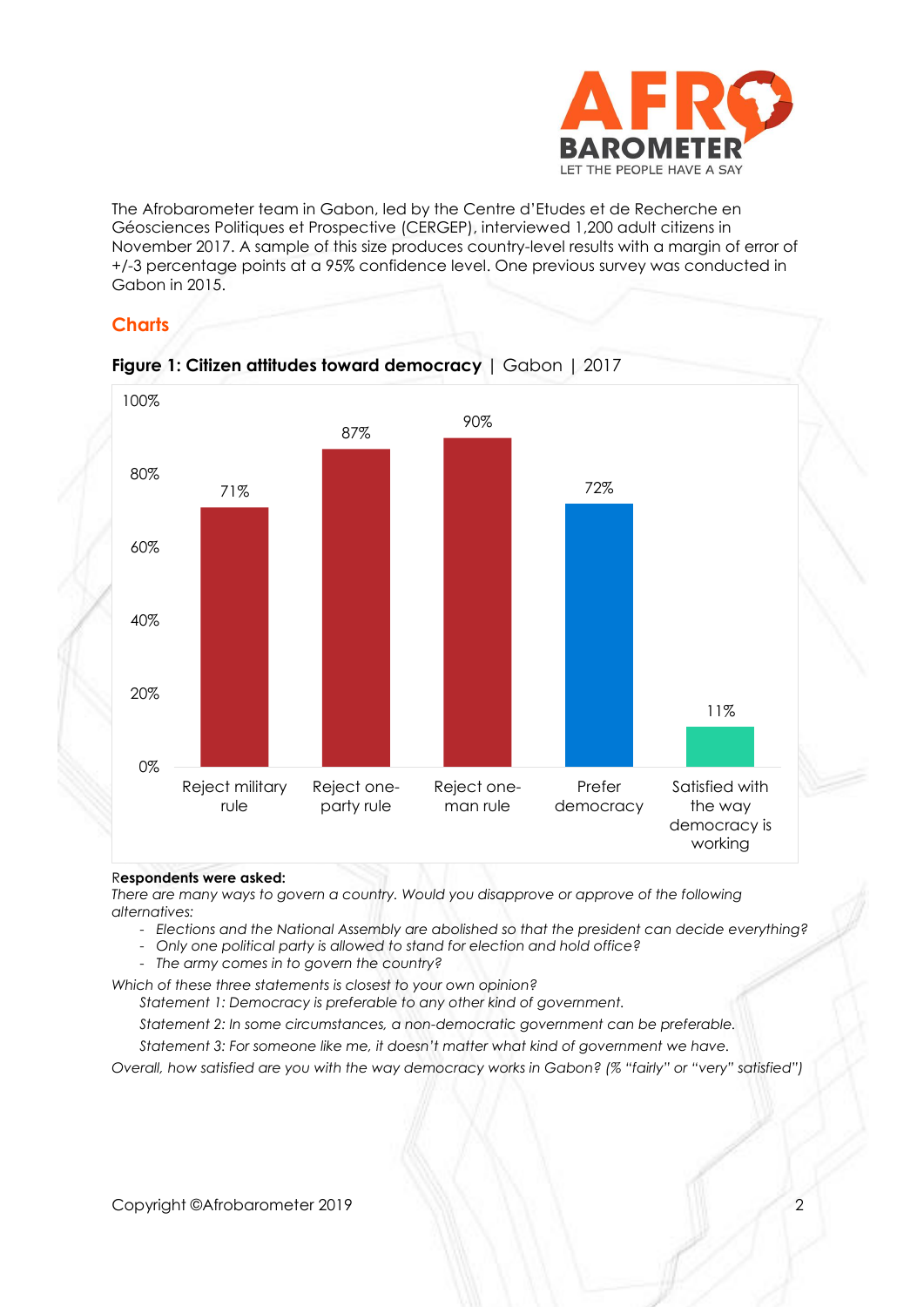

#### **Figure 2: Direction of the country, economic conditions, and president's performance** | Gabon | 2017



#### *Respondents were asked:*

*Would you say that the country is going in the wrong direction or going in the right direction? Looking back, how do you rate economic conditions in this country compared to 12 months ago? Do you approve or disapprove of the way the following people have performed their jobs over the past 12 months, or haven't you heard enough about them to say: President Ali Bongo Ondimba?*



#### **Figure 3: Citizen views on elections** | Gabon | 2017

#### *Respondents were asked:*

*Which of the following statements is closest to your view?* 

*Statement 1: We should choose our leaders in this country through regular, open, and honest elections.*

*Statement 2: Since elections sometimes produce bad results, we should adopt other methods for choosing this country's leaders.*

*(% who "agree" or "agree very strongly" with Statement 1)*

*On the whole, how would you rate the freeness and fairness of the last national election, held in 2016? (% who say "completely free and fair" or "free and fair with minor problems")*

*How much do you trust each of the following, or haven't you heard enough about them to say: The National Autonomous and Permanent Electoral Commission?*

Copyright ©Afrobarometer 2019 3